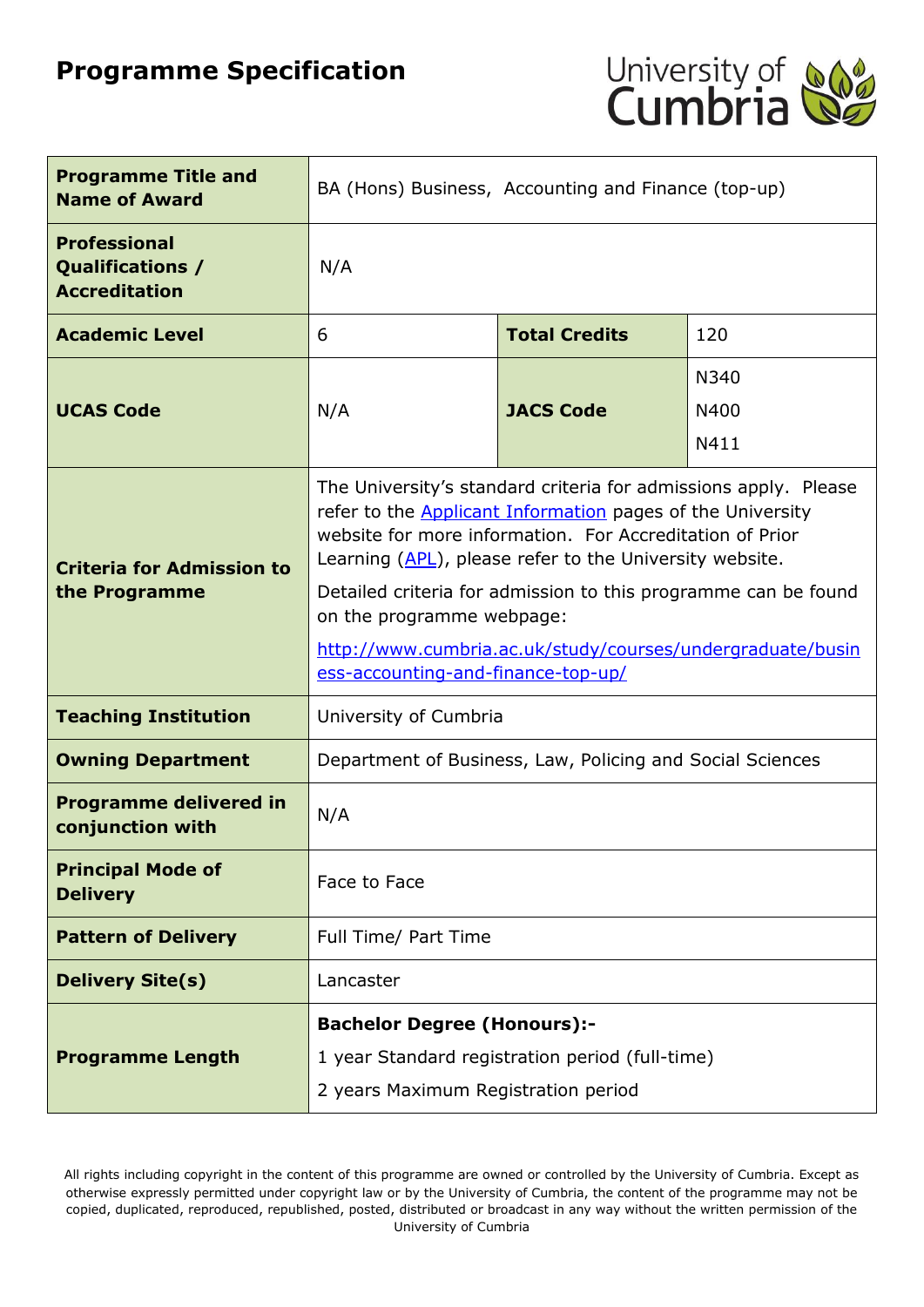| <b>Higher Education</b>   | Upon successful completion of this programme, you may                                                                                                                                          |  |  |
|---------------------------|------------------------------------------------------------------------------------------------------------------------------------------------------------------------------------------------|--|--|
| <b>Achievement Report</b> | receive a Diploma Supplement/Higher Education Achievement                                                                                                                                      |  |  |
| (HEAR)                    | Report (HEAR).                                                                                                                                                                                 |  |  |
| <b>Exit Awards</b>        | You may be awarded one of the following Exit Awards if you fail<br>to achieve the requirements of the full programme:<br>BA Business, Accounting and Finance (Ordinary Degree) (60<br>credits) |  |  |

#### **Programme Features**

This degree, the BA (Hons) Business, Accounting and Finance has been designed in consultation with industry and the professional bodies to provide you with relevant vocational underpinning skills and knowledge. A forum of regional industry leaders was involved in the design of this degree programme; which has ensured that not only is the content relevant, but that the skills developed match those demanded by prospective employers.

Professional identity is created through reflection upon your own personal values, attitudes, morals and beliefs, whilst considering the interaction of these within the legal, ethical and moral frameworks. As you move through the programme you will experience a wide range of roles within the industry providing you with an understanding of the role and purpose of the different professional bodies and therefore encouraging you to develop your own professional identity.

As a graduate of this award you should understand the changing financial and reputational factors that will affect organisational success in the short, medium and long term, and be able to take these factors into account in the decisions you take in future career roles (A4S,  $2012<sup>1</sup>$ ). The programme has, as a central philosophy, the expectations placed on todays' professional accountants in business and how they create, enable, preserve, and report sustainable value for their employing organizations in a rapidly changing economic and competitive environment. (Hall, D.T. 2004)<sup>2</sup>

The challenge of this combination of activity is well recognised at the University of Cumbria, which prides itself on providing vocationally relevant and integrated degrees and ensuring you have the support necessary to build up your resilience. You will be supported by a personal tutor at the university, who fully appreciates the balance of commitments that are necessary for you to succeed in this award.

### **Aims of the Programme**

1

The overall aims of the Programme are:

<sup>1</sup> A4S (2012) *Future Proofed Decision Making: integrating environmental and social factors into strategy, finance and operations.* Accounting for Sustainability (A4S). [www.accountingforsustainability.org](http://www.accountingforsustainability.org/) published December 2012.

<sup>2</sup> Hall, D. T. (2004). Self-awareness, identity, and leader development. *Leader development for transforming organizations: Growing leaders for tomorrow*, 153-176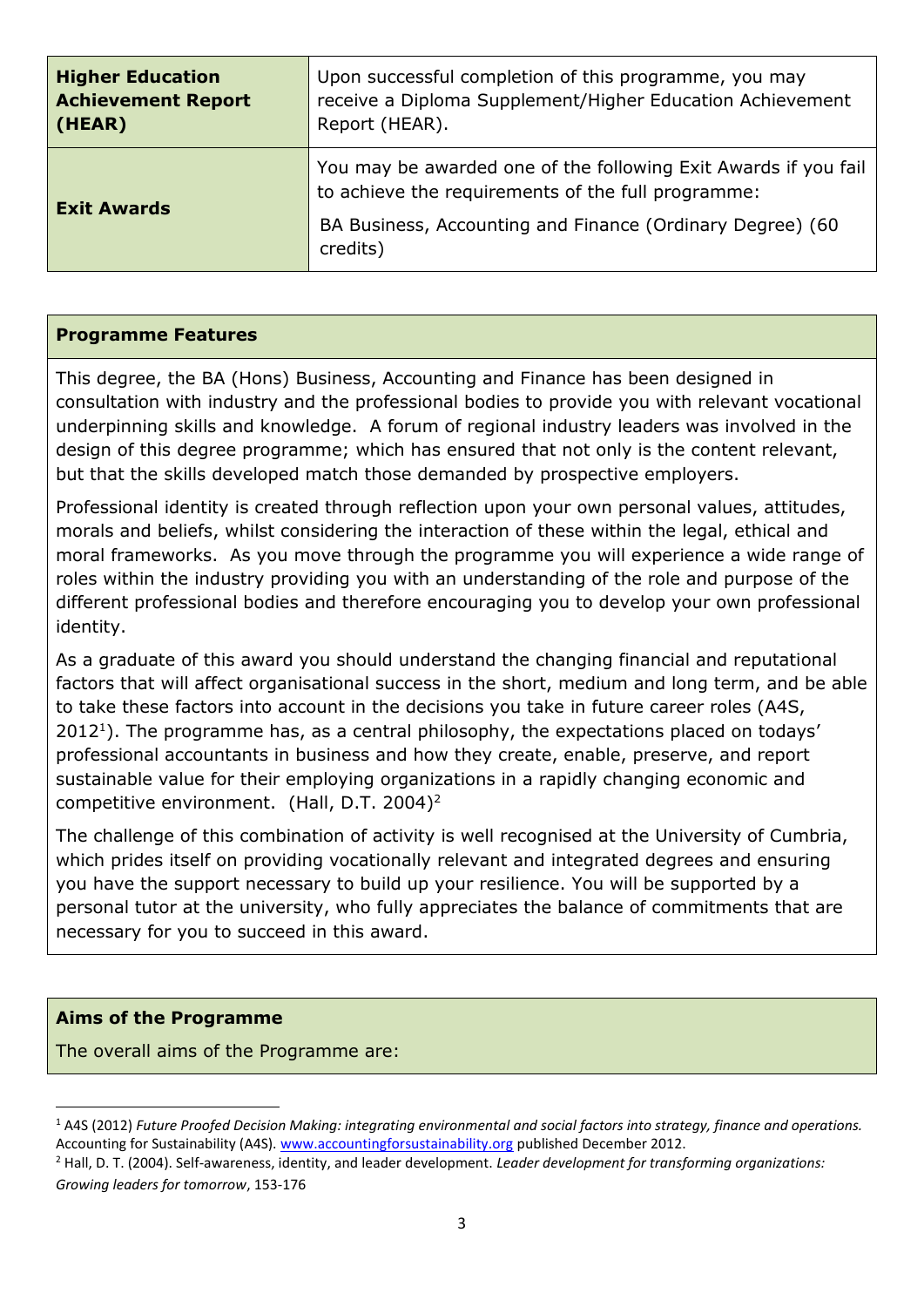Aim 1: To provide you with the knowledge, technical accountancy skills and a variety of practical skills that enable you to take up a range of opportunities and careers in accounting.

Aim 2: To stimulate you to develop your intellectual capacity and cognitive skills through the acquisition of vocationally related knowledge and problem solving abilities.

Aim 3: To promote in you the desire and ability to reflect upon your role as a professional accountant in business and the wider society.

Aim 4: To assist you to develop the skills and knowledge required for the continuing development of your professional identity; autonomous practice, team-working, lifelong learning and excellence.

Aim 5: To develop an evaluative and critical approach to study, business situations, and problems.

Aim 6: To instil a 'Mind-set' that encompasses an instinctive focus on financial performance and the strategic allocation of resources in pursuit of organizational goals, supported by an analytical approach based on evidence

### **Level Descriptors**

Level Descriptors describe in general terms the expected outcomes you will achieve at each level of study as you progress through your programmes. They describe the relative demand, complexity, depth of learning and learner autonomy associated with a particular level of learning and achievement. The University's Level Descriptors are aligned to the national [Framework for Higher Education Qualifications](http://www.qaa.ac.uk/Publications/InformationAndGuidance/Pages/The-framework-for-higher-education-qualifications-in-England-Wales-and-Northern-Ireland.aspx) (FHEQ) and are a key mechanism for ensuring the academic standards of the University's provision.

At Level 6: (Year 3 undergraduate), you will be able to demonstrate that you have the ability:

- To critically review, consolidate and extend a systematic and coherent body of knowledge.
- Critically evaluate concepts and evidence from a range of resources.
- Transfer and apply subject-specific, cognitive and transferable skills and problem solving strategies to a range of situations and to solve complex problems.
- Communicate solutions, arguments and ideas clearly and in a variety of forms.
- Exercise considerable judgement in a range of situations.
- Accept accountability for determining and achieving personal and group outcomes.
- Reflect critically and analytically on personal and work place experience in the light of recent scholarship and current statutory regulations.

### **Programme Outcomes – Knowledge and Understanding**

The programme provides opportunities for you to develop and demonstrate the following:

**After completing this programme you will be able to demonstrate knowledge and**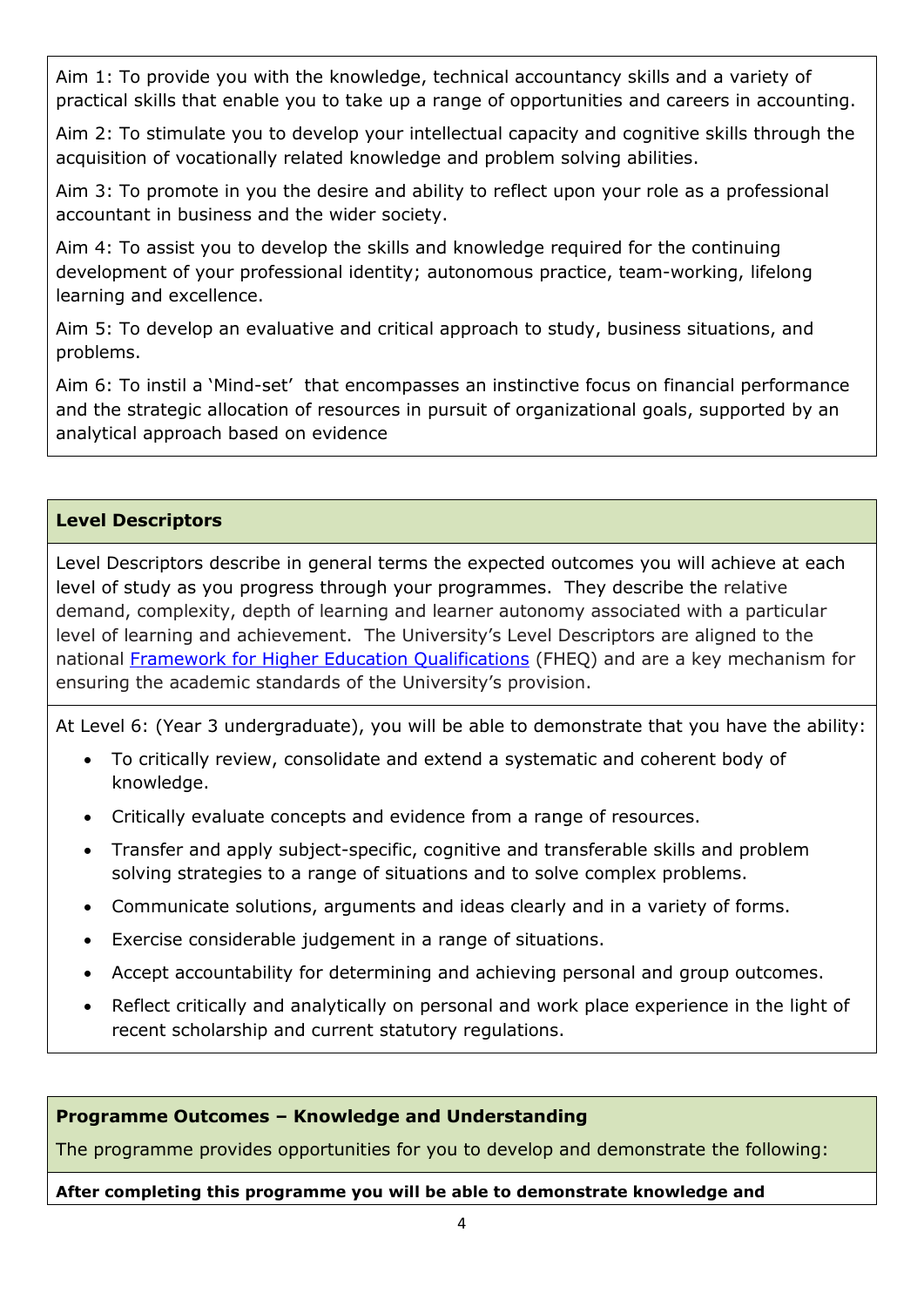### **understanding of:**

**K1**: A range of established techniques to initiate, prepare and undertake critical analysis of information, and to propose solutions to problems arising from that analysis in their field of study and in a work context

**K2**: An ability to critically analyse and draw reasoned conclusions concerning structured and unstructured problems from given sets of data

**K3**. The ability to reflect and further develop all elements of professional identity including regulatory and legal frameworks

**K4**: Independence of mind and thought and appropriate creativity within the context of accounting and finance.

**K5**: The capability to locate, extract and analyse financial and non-financial data from multiple sources, including the acknowledgement and referencing of sources

**K6:** Numeracy; including the ability to manipulate financial and other numerical data, to appreciate statistical concepts at an appropriate level and to make decisions based on its analysis

**K7:** The capacity for independent and self-managed learning

**Programme Outcomes – Skills and other Attributes (including Employability Skills)**

The programme provides opportunities for you to develop and demonstrate the following by level 6:

### **After completing this programme you will be able to demonstrate skills in:**

**S1: Technical Skills:** A Professional Standard of technical competency (which includes digital literacy) & judgement

**S2: Personal Skills:** A strong Professional identity with plans for future CPD

**S3: Interpersonal Skills:** Communication, time management, Group, team working, influencing and challenging skills

**S4: Communication Skills:** Communicating in different contexts and environments, including real world business settings internal and external to an organisation

**S5: Business Management:** Commercial awareness combined with clear knowledge of the political, economic, social and environmental contexts in which organisations operate, their impacts and sustainable challenges.

**S6: Intellectual Skills:** Critical evaluation of arguments & evidence, analysis and synthesis of data from financial and non-financial sources

A skills matrix for this award has been developed in conjunction with professional bodies and industry advisors (see appendix). This illustrates how each level of the award builds to the final skills outcomes.

### **External and Internal Reference Points**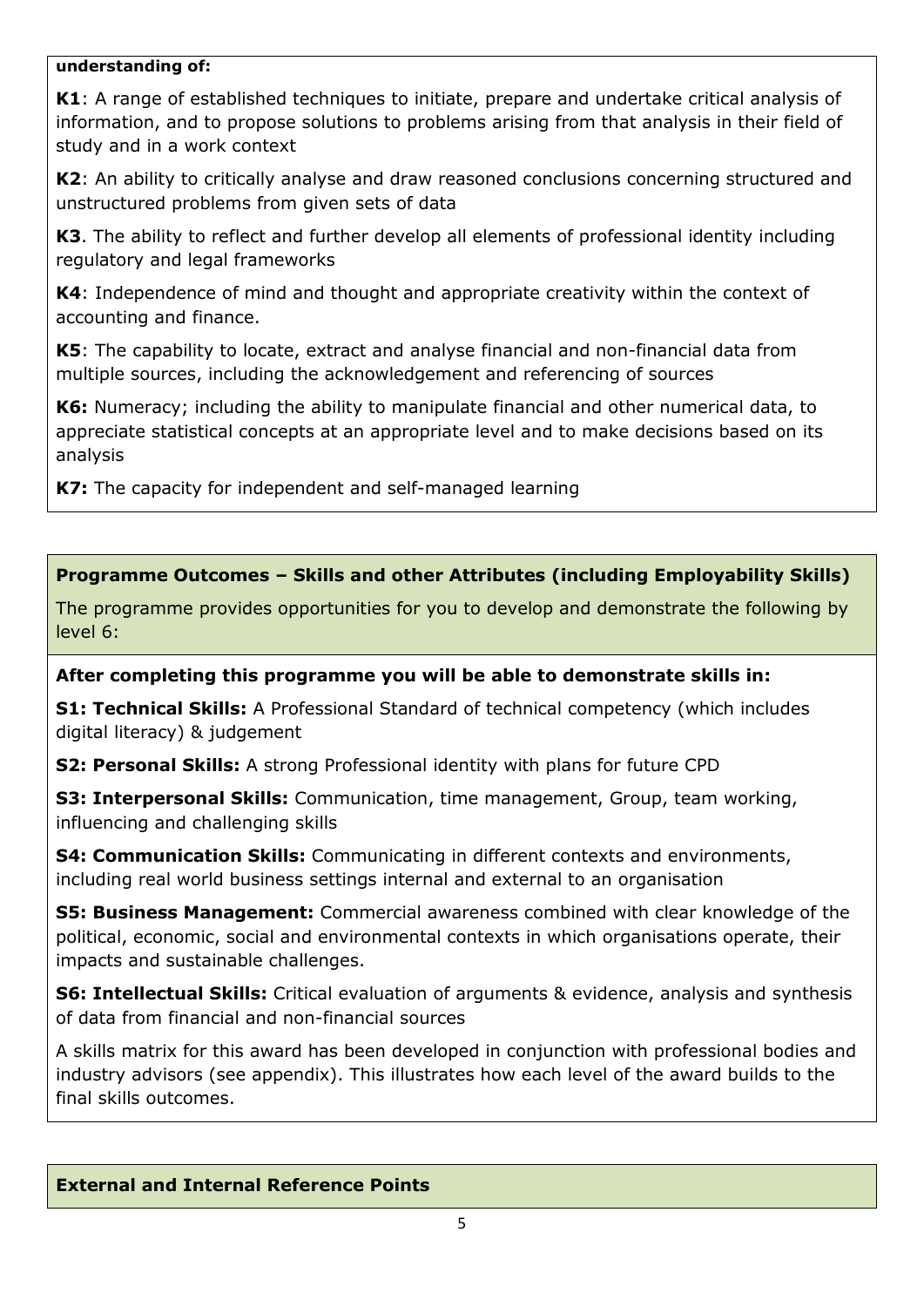The following Subject Benchmark Statements and other external and internal reference points have been used to inform the Programme Outcomes:

A4S (2012) *Future Proofed Decision Making: integrating environmental and social factors into strategy, finance and operations.* Accounting for Sustainability (A4S). [www.accountingforsustainability.org](http://www.accountingforsustainability.org/) published December 2012.

ACCA (2016) *Exam Syllabus and Study Guides*. Available at: <http://www.accaglobal.com/uk/en/student/exam-support-resources.html>

CIMA (2015) *2015 CIMA Professional Qualification Syllabus.* Available at: [http://www.cimaglobal.com/Documents/Student%20docs/2015-syllabus/CIMA-2015](http://www.cimaglobal.com/Documents/Student%20docs/2015-syllabus/CIMA-2015-professional-qualification-syllabus.pdf) [professional-qualification-syllabus.pdf](http://www.cimaglobal.com/Documents/Student%20docs/2015-syllabus/CIMA-2015-professional-qualification-syllabus.pdf)

ICAEW (2015) *ACA Syllabus and Technical Knowledge Grids for exams in 2015.* Available at: <http://www.icaew.com/qualifications-and-programmes/aca-evolved/exams/exam-resources>

IFAC (2007) *Defining and Developing an Effective Code of Conduct for Organisations*. International Federation of Accountants. Available at:

[http://www.ifac.org/sites/default/files/publications/files/Defining-and-Developing-an-](http://www.ifac.org/sites/default/files/publications/files/Defining-and-Developing-an-Effective-Code-of-Conduct-for-Orgs_0.pdf)[Effective-Code-of-Conduct-for-Orgs\\_0.pdf](http://www.ifac.org/sites/default/files/publications/files/Defining-and-Developing-an-Effective-Code-of-Conduct-for-Orgs_0.pdf)

IESBA (2013) *Handbook of the Code of Ethics for Accountants*. International Ethics Standards Board for Accountants. [http://www.ifac.org/sites/default/files/publications/files/2013-IESBA-](http://www.ifac.org/sites/default/files/publications/files/2013-IESBA-Handbook.pdf)[Handbook.pdf](http://www.ifac.org/sites/default/files/publications/files/2013-IESBA-Handbook.pdf)

PAIB (2011) *Competent and Versatile: How Professional Accountants in Business Drive Sustainable Organizational Success.* Professional Accountants in Business (PAIB) Committee. International Federation of Accountants (IFAC). August 2011. [www.ifac.org.](http://www.ifac.org/)

QAA (2007) *Subject Benchmark Statements: Accounting.* at [http://www.qaa.ac.uk/en/Publications/Documents/Subject-benchmark-statement-](http://www.qaa.ac.uk/en/Publications/Documents/Subject-benchmark-statement-Accounting.pdf)[Accounting.pdf](http://www.qaa.ac.uk/en/Publications/Documents/Subject-benchmark-statement-Accounting.pdf)

University of Cumbria (2014) *Learning, Teaching and Assessment Strategy 2014-2017* at <http://staff.cumbria.ac.uk/Public/AQS/Documents/LearningTeachingAssessmentStrategy.pdf>

# **Teaching, Learning and Assessment Strategies employed to enable the Programme Outcomes to be Achieved and Demonstrated**

The BA (Hons) Business, Accounting and Finance award has been developed keeping the University of Cumbria's Learning, Teaching and Assessment Strategy 2014-2017 as the ethos of its teaching, learning and assessment strategy.

"Teaching methods and situations are appropriate and supportive, inclusive in design and engage students". QAA (2015) Subject Benchmark Statements.

The overall programme ensures the following:

1. **Placing your learning at the heart of what we do** by incorporating experiential and creative delivery that bring together theory and practice in a powerful combination to provide an educational experience that is inspirational for you and relevant to your future aspirations.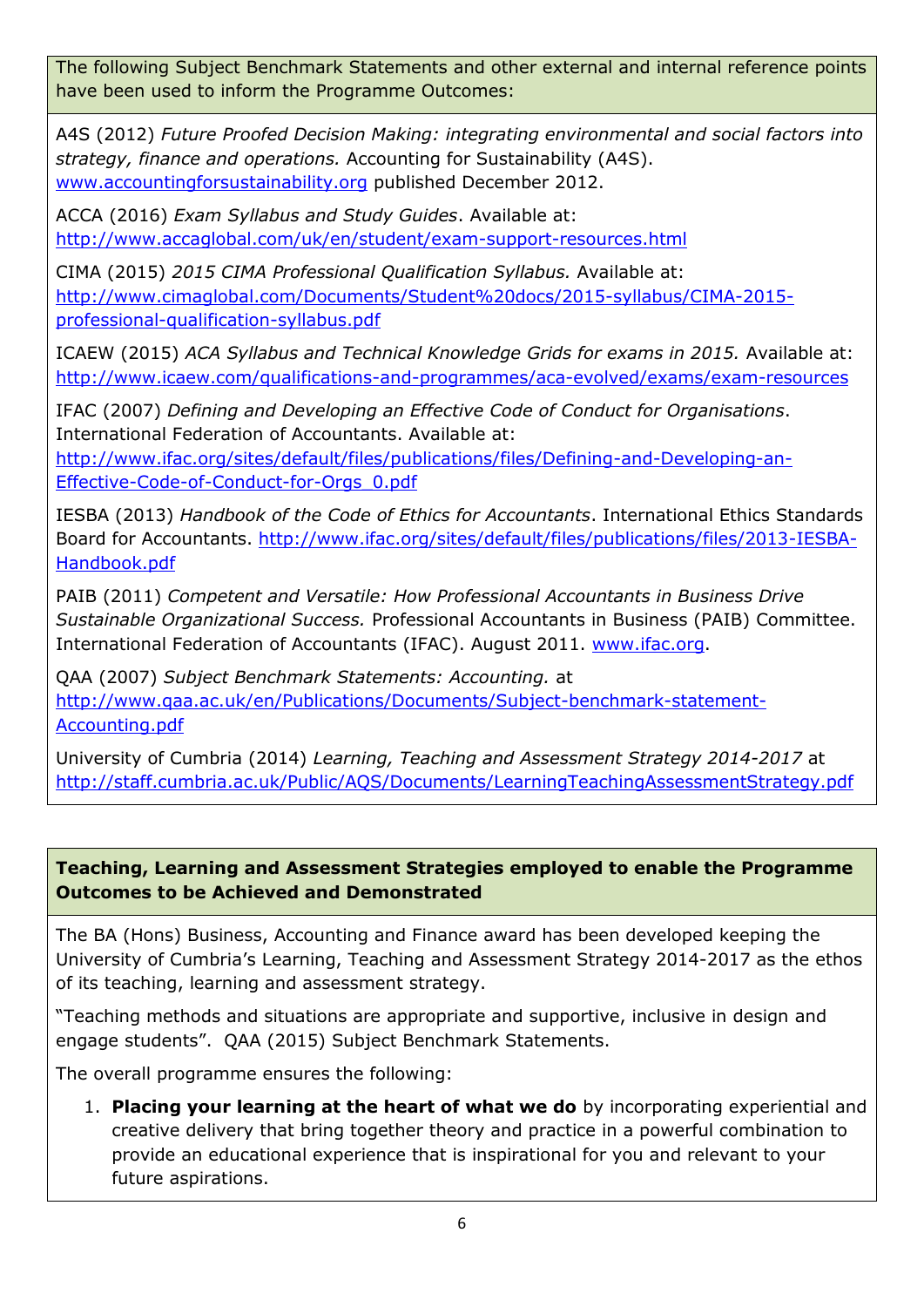- 2. **Promoting learning partnerships** by utilising a team of industry advisors and professional organisations to ensure the programme is relevant, inclusive, contemporary and focused on regional, national and international priorities. Thus the skills that are developed within the programme are a direct result of these learning partnerships, as is the creation of real world experiences such as at level 6 where AFBS6403 Audit and Assurance flips assessment in the real world challenge of theorising on how companies could manipulate the rules and regulations of financial accounting thus testing ethical and professional interpretations of current process.
- 3. **Embracing innovative approaches to learning, teaching and assessment** by (1) the appropriate use of learning technology to support a high quality student experience (2) developing real world environments where the classroom becomes the accountant's office, and vice versa, and (3) using proven teaching methods thus ensuring that you develop the skills necessary to the contemporary professional environment. These approaches are assessed by you through module evaluation forms and your feedback will impact onto future delivery of the modules and programme of study
- 4. **Continuing to recruit and further develop well qualified, high quality staff**: our teaching staff create, share and disseminate new knowledge through their disciplinary research, teaching, academic enterprise and partnerships and use their pedagogical and professional expertise to promote an environment for you to realise their full potential. Currently key staff delivering on this programme are professionally accredited by CIMA.

Staff provide contributions to text books and research outputs through engagement with conferences and journal articles. In addition they provide consultancy for companies, for instance in supporting the Freshwater Biological Association develop strategies for growing income and surplus. Staff continue to engage with industry through non-executive membership of company boards, and in taking up trusteeships in third sector organisations and being actively engaged with their professional bodies through Committee membership.

**Providing staff development opportunities appropriate to a University focused on student learning:** Many staff on this award are Fellows of the Higher Education Academy and have contributed to the annual Learning and Teaching Fest's and other external research conferences. Staff have submitted book chapters and further book proposals to Routledge and attended a range of training events including Curriculum Design and Validation organised by the university's Academic and Quality Development team. This particular training event, attended by the student union, encouraged the staff to consider the role of 'volunteering' within this programme

- 5. **Ensuring quality provision through robust review and enhancement processes** thus this award has been designed in conjunction with industry partners, students, the professional bodies and members of AQD. All groups of stakeholders have attended workshops, meetings or seminars to help contribute to the curriculum. Examples of how this has impacted on this programme are:
	- (i) As a result of listening to the student union the course team propose to promote volunteering in AFBS6400 Management Accounting for Managing Performance, using non-compulsory volunteering opportunities as a place to develop accounting and finance skills in real world contexts.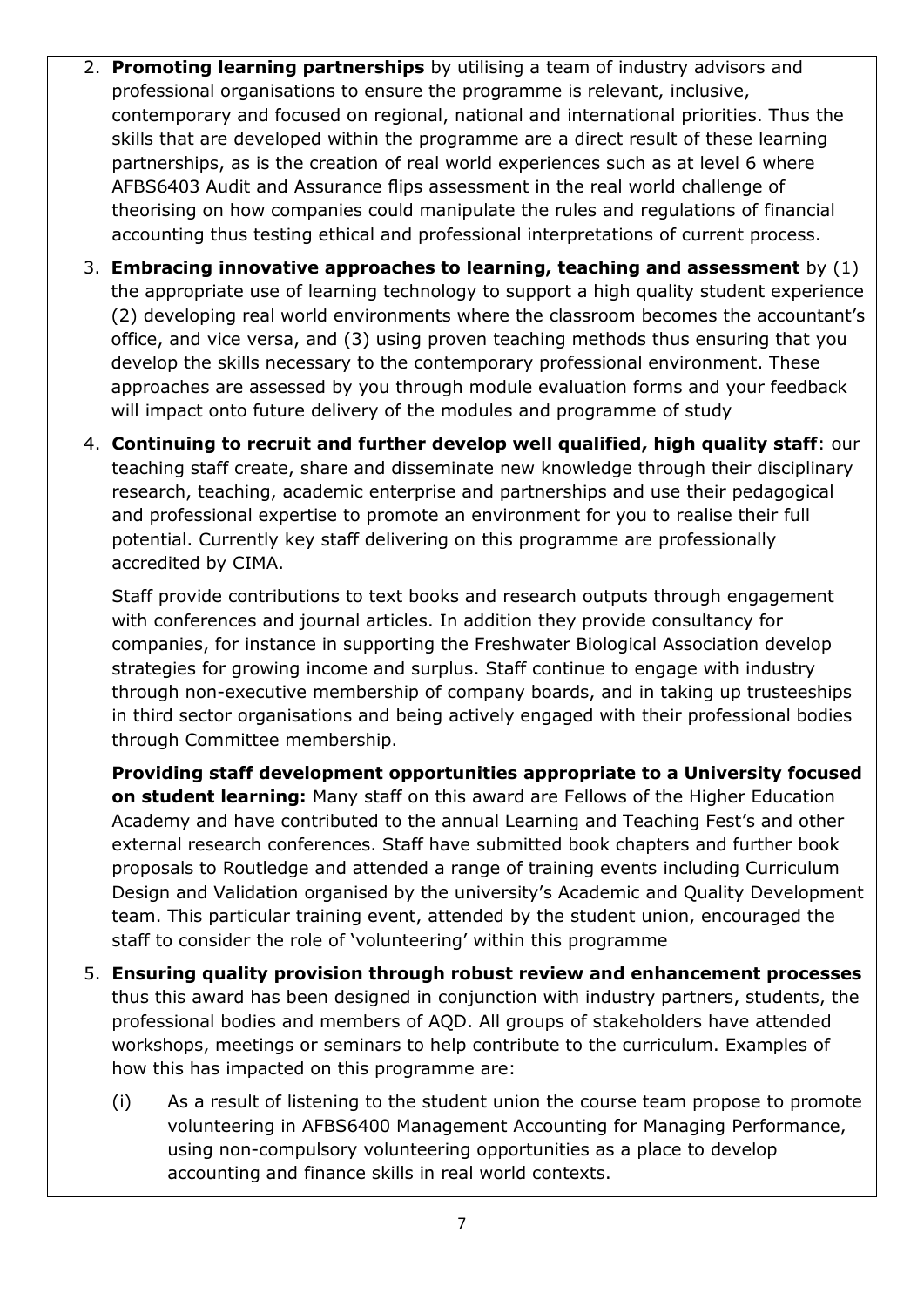(ii) The course team have created professional identity and real world practice in modules at all levels. For instance AFBS6403 Audit and Assurance flips assessment in the real world challenge of theorising on how companies could manipulate the rules and regulations of financial accounting thus testing ethical and professional interpretations of current process.

# **Teaching and Learning**

Students will have opportunities to give and receive peer review on formative assessment and will be guided throughout in developing their skills in this vocational aspect of their personal development.

Primarily, delivery is face to face. However, good use is made of the University's VLE and other learning resources such as e-portfolio to support teaching and learning. The team uses a wide range of teaching methods including lectures, seminars, workshops, field work, workbased learning, employer based case studies, live projects, guided learning, simulations, discussion groups including virtual forums and other digital formats.

You will also be asked to work in small groups which encourage collaborative learning.

We will motivate you through your learning and engagement in the following ways:

- (a)We will balance out the assessment calendar the best we can so that you (and your tutors) reduce the stress points created by the "bunching" of assignments in the calendar;
- (b)Through your engagement you will have the ability to make informed judgements in relation to your own work;
- (c) We will provide you with effective feedback and feed forward i.e. looking ahead to the next assignment;
- (d)We have procedures in place to ensure that you are not unfairly disadvantaged in any way.

# **(Summative) Assessment**

Each module is 'summatively assessed'. These are pieces of work which together form the marks you will receive for the module. The module guide will clearly explain exactly what has to be undertaken for each module and when it is due to be handed in. You will need to develop excellent time management skills to ensure that you can manage your employment, leisure activities and university assessments.

Formal examinations feature prominently as this is the way that professional bodies test the skills and knowledge of their membership. However the preparation strategy adopted at the University of Cumbria helps you to become more comfortable with the examination situation by ensuring each module will provide you with a 'mock' exam with feedback, to help you to prepare effectively. In addition it is important to note that there are a variety of examination types, from multi choice tests to prepared case studies.

All assessment is vocational in nature, using real life scenarios. Each assessment method builds so that feedback on each format [essay, business report, oral presentation, exam or set exercise] can contribute to your improvement for the next submission. In addition care has been taken that final year work is supported by a range of underpinning experiences that allow for self-reflection so that in your final essay for the module 'AFBS6404 Business Evaluation and Risk' plans for future CPD (continuous personal development) can be made.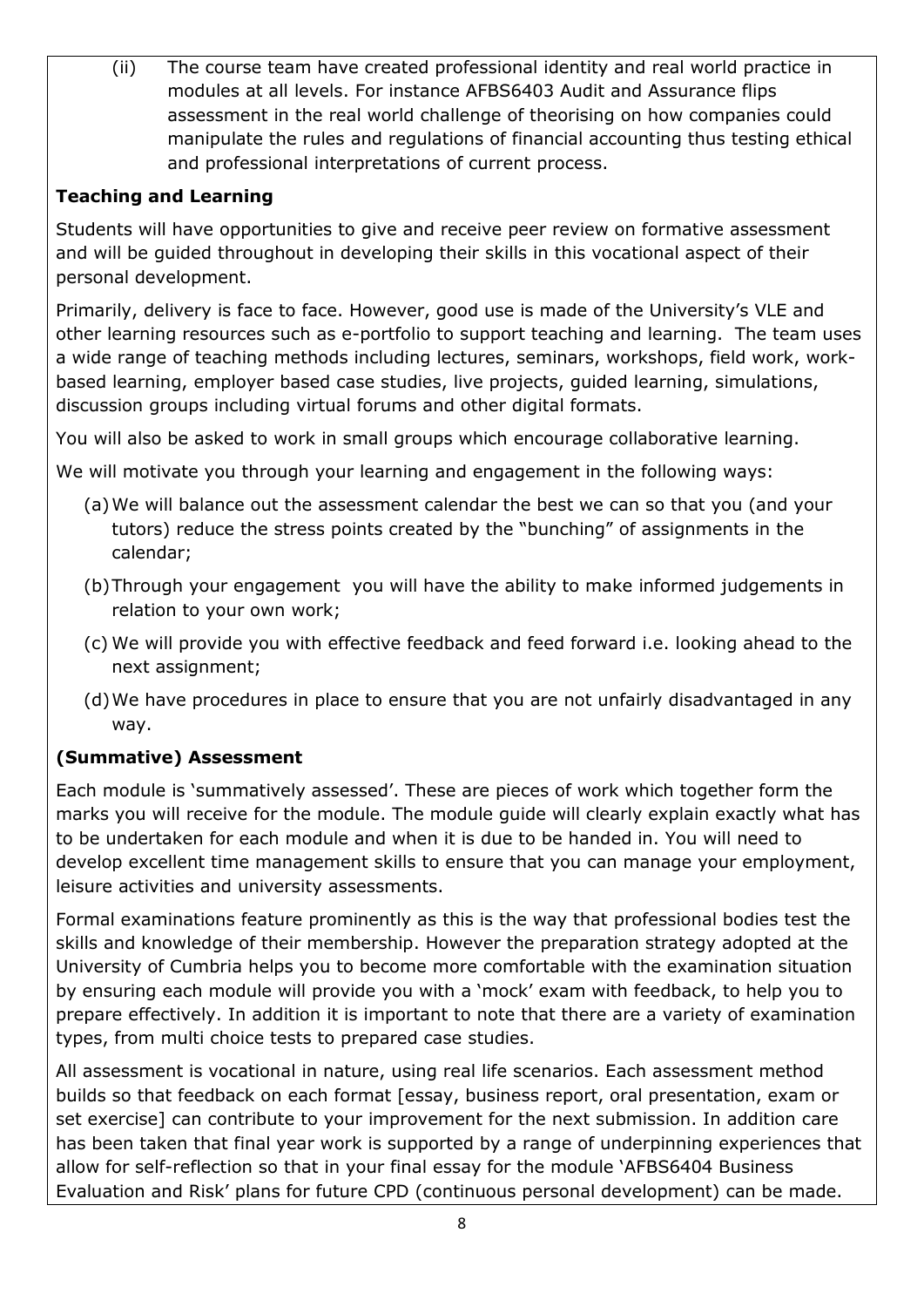This progression of assessment is vital to building the skills necessary for graduation to a professional accounting and finance role.

Finally it is possible, due to the university regulations, to obtain a BA (Hons) Business, Accounting and Finance degree even though you may not pass the full requirements of the professional standards. For instance the professional standard requires you pass all the examinations within the degree programme; university regulations allow condoning of some modules: please see the academic regulations at

<http://www.cumbria.ac.uk/Public/AQS/Documents/AcademicRegulations/AcRegs.pdf>for more information. In order to obtain the Professional Body Exam Exemptions you will need to submit you results transcript as verification of your exam marks when applying to the relevant Professional Body upon completion of the programme.

# **Student Support**

As a student of the University of Cumbria, you get a great package of support. Academic staff work closely with Library and Student Services (LiSS) to ensure you are provided with the best in support and resources.

You will study at Lancaster; and you will also have access to all University campuses in the Cumbria family including Energus, Ambleside and Barrow. Learning resources (books and journals) will be housed at the Lancaster campus, but can be booked online or in person and delivered to your nearest campus. Wherever possible the team use e-resources to ensure accessibility wherever you need to study.

# **Welcome/Induction**

The welcome and induction for this award takes place during the first week each year. We will ensure you have enrolled and registered, have access to your university email account, the online timetable and receive a tour of the campus. In addition you will meet fellow students, the programme leader and tutors who will deliver the individual modules.

You will be allocated a Personal Tutor as part of the Welcome activity. The personal tutor will usually be involved in the delivery of your programme and will have contact with you throughout your time at the University. They will have responsibility to support your learning and development and will make themselves available should you require pastoral, academic or other support. You will meet your personal tutor during 'welcome week'. Thereafter you can contact them via their 'office hour' system to book appointments to suit your needs; you will be required to engage in a formal appointment with your personal tutor no less than three times per academic year (this will sometimes be face to face and on other occasions remotely).

You will receive a programme handbook which will clearly explain your award, how it will run, the people involved and its very unique timetable. In addition it will provide hyperlinks to the Course Information Point (CIP) where you will find help on module enrolment, assessment submission and if you need to apply for 'extenuating circumstances'.

# **LiSS**

Library and Student Services (LiSS) offer a wide range of support, including; access to library learning resources, academic skills, careers and employability, financial help, counselling,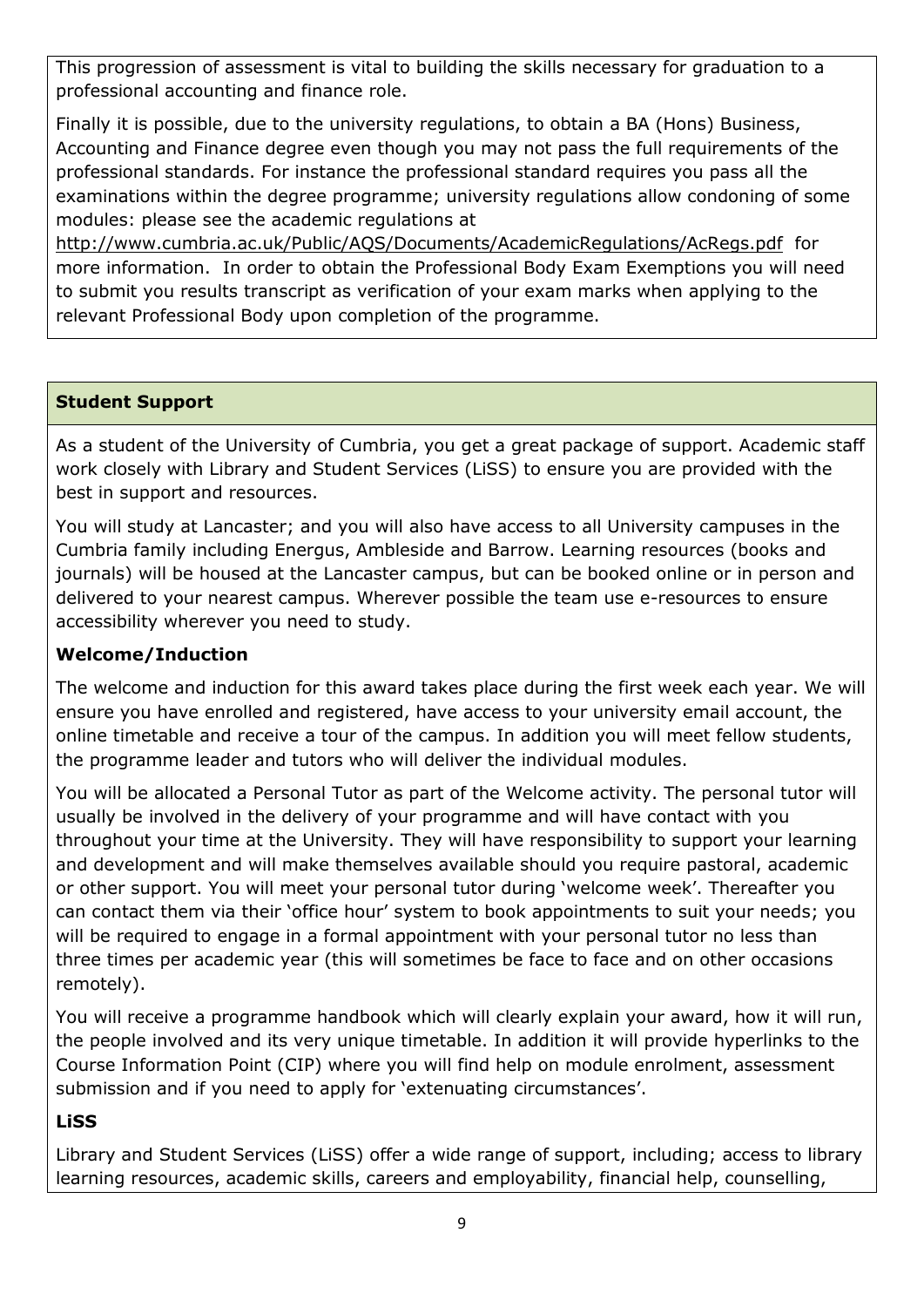health and wellbeing and support for disabled students and those with specific learning requirements. We know that you want to get the most out of your programme, make the best use of your time and continue in the accounting and finance career you always dreamed of. Access university support and facilities easily and quickly via our [help is at hand](http://www.cumbria.ac.uk/StudentLife/Support/Helpisathand.aspx) search.

The Skills@Cumbria service can help support your academic skills and success throughout your programme. The service is delivered by a team of professional Learning Enhancement Advisers within LiSS. It includes a suite of online self-help resources accessible 24/7 via the University's website and Blackboard site. It also provides group and individual advice and guidance accessible through and alongside your course and by different means such as face to face, email or virtual.

Module leaders will collaborate with LiSS advisers to ensure that your reading lists are current and items are available via the library collections. In order to maximise access, availability and usefulness, ebooks and electronic journal titles will, in most cases, be prioritised. You can access a wide range of great electronic content using our **Quest discovery system**. Where appropriate, module reading lists will be made available to you electronically using the university's online reading list system.

In addition to the range of guidance above, students have the opportunity to further develop their personal, academic and professional skills by taking part in a number of initiatives coordinated and delivered by LiSS Advisers:

# **Head Start Plus**

Head Start Plus is also an online skills development course, designed to support students who are about or who have just started study at level  $6$  (3rd year undergraduate). This course is particularly recommended to students who may not have studied at HE level for some time or who are transitioning into the higher HE levels. The course provides a useful refresh on academic skills and practice and an insight into the expectations of tutors at those levels.

This course is free and available via the Open Education Platform powered by Blackboard. To access the course, follow the link to <https://openeducation.blackboard.com/cumbria> and set-up a free account with Open Education. Once logged on, select the course free of charge and work through it at your own pace.

# **Cumbria Mentor Scheme**

This is the university's one-to-one voluntary mentoring scheme, traditionally matching individual first year students with second and third year Cumbria Student Mentors; however, any student may request a mentor if needed. This scheme provides unique pastoral support to new students during their transition into university life. It is also a great opportunity for more experienced students to broaden their own skill-set through the specific training all new mentors undergo, and through the practices they will utilise throughout the mentoring process. See the webpage [www.cumbria.ac.uk/mentors](http://www.cumbria.ac.uk/mentors) for more information. If you would like to be put in touch with a mentor or are interested in becoming a mentor yourself, contact

[melanie.bakey@cumbria.ac.uk](mailto:melanie.bakey@cumbria.ac.uk)

# **Career Ahead**

Career Ahead is the University's Employability Award that is accessible to all of our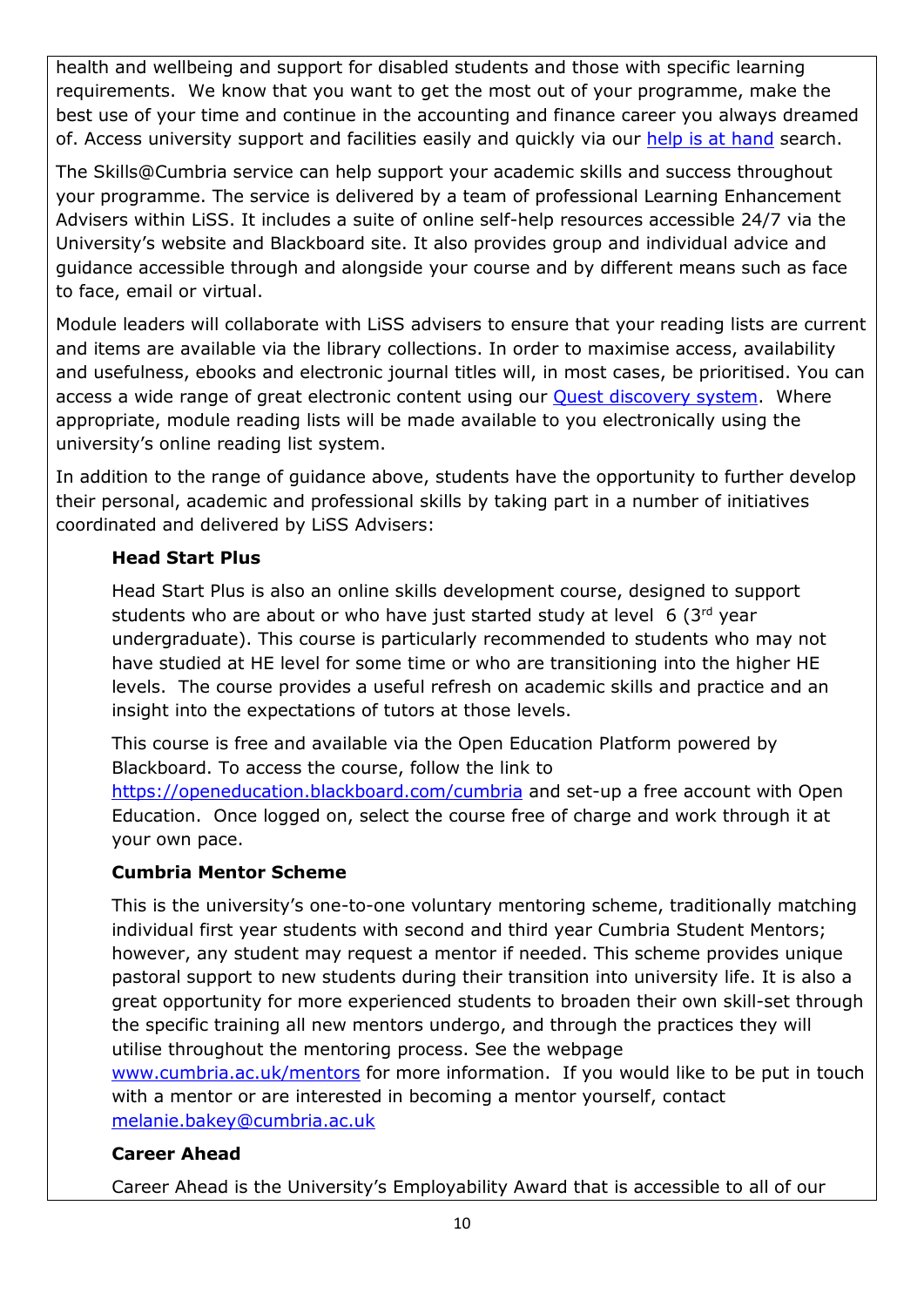students regardless of level or programme of study. Available free through the Careers Team in LiSS, the award gives students the opportunity to make their graduate CV stand out. Based on what employers look for in an ideal candidate, this award works with students to identify any gaps in their skill set and reflect on their experiences. It also offers the opportunity to participate in exclusive programmes and activities with employers. The University of Cumbria's employability award is split into three stages: Bronze, Silver and Gold, with a further Career Ahead + Platinum level. Students' engagement in extra curricula activities such as volunteering, project and charity work and peer mentoring are recognised within Career Ahead. To find out more or to register email [careerahead@cumbria.ac.uk](mailto:careerahead@cumbria.ac.uk)

# **The Student Union**

The Student Union, an integral part of the University, offer a range of social events, volunteering opportunities, counselling services and advice on academic regulations. You will automatically become a member of the student union on enrolment at the university however can pay a small fee to then receive substantial discounts at local retail outlets. More on the student union can be found here:<http://www.ucsu.me/>

# **Other Support Services**

Whilst you are at university there will be different times and events for which you may need support. From money and finance, faith, careers and employability to health and wellbeing or childcare you can find support at

<http://www.cumbria.ac.uk/InformationFor/CurrentStudents/Home.aspx>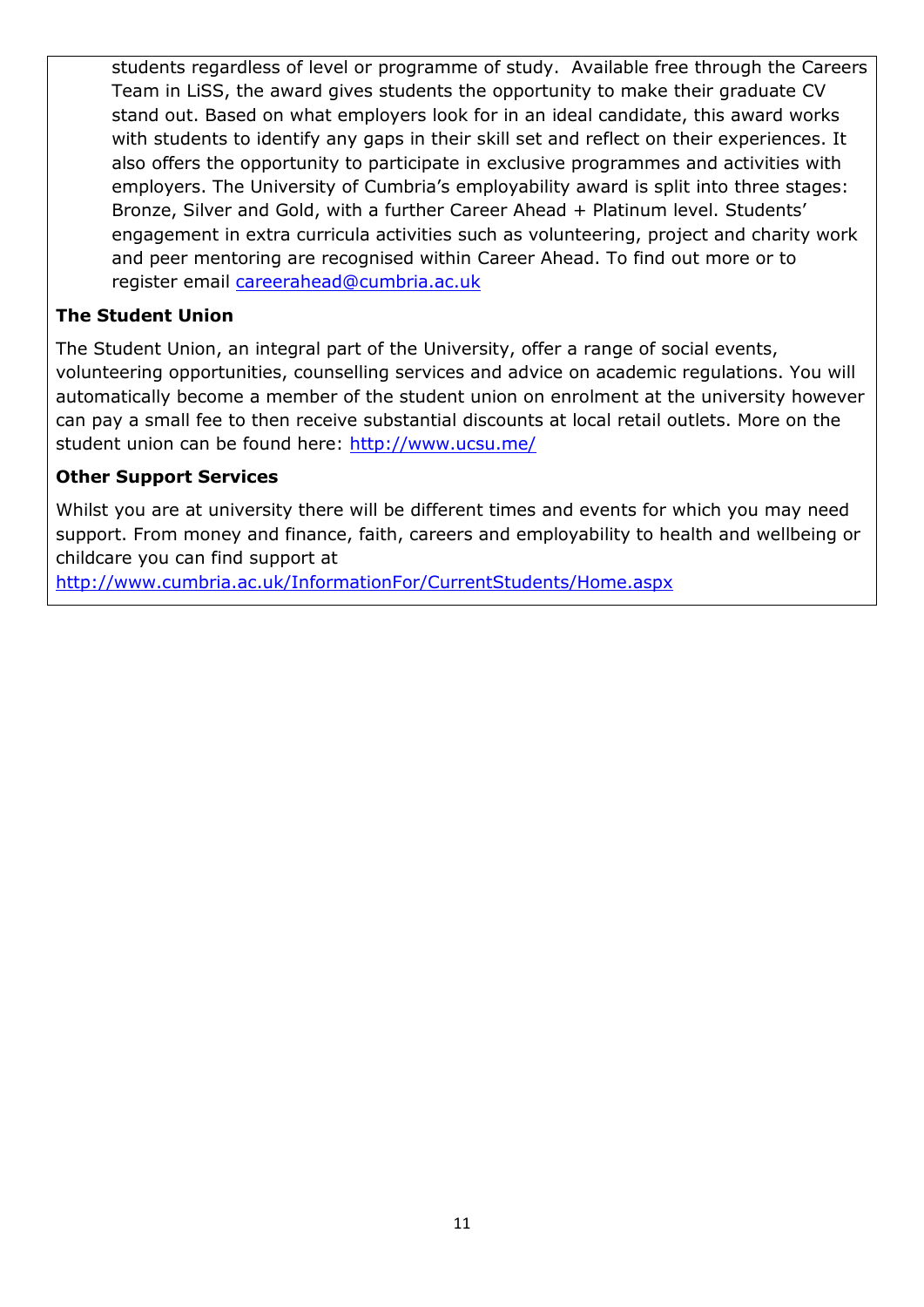| <b>Full Time Programme Curriculum Map1</b>            |                                                    |                                                   |                |                                      |                                                      |                                                      |  |  |
|-------------------------------------------------------|----------------------------------------------------|---------------------------------------------------|----------------|--------------------------------------|------------------------------------------------------|------------------------------------------------------|--|--|
| <b>Academic</b><br><b>Level</b>                       | <b>Module</b><br>Module Title <sup>2</sup><br>Code |                                                   | <b>Credits</b> | <b>Module</b><br>Status <sup>3</sup> | Pre/Co<br><b>Requisite</b>                           | Map to Programme Outcomes <sup>4</sup>               |  |  |
| Autumn Year 1                                         |                                                    |                                                   |                |                                      |                                                      |                                                      |  |  |
| 6                                                     | <b>AFBS</b><br>6401                                | Corporate Financial Reporting                     | 20             | Compulsory                           |                                                      | K1, K2, K3, K4, K5, K6, K7<br>S1, S2, S3, S4, S5, S6 |  |  |
| 6                                                     | <b>AFBS</b><br>6402                                | Corporate Financial Management                    | 20             | Compulsory                           |                                                      | K1, K2, K3, K4, K5, K6, K7<br>S1, S2, S4, S5, S6     |  |  |
| 6                                                     | <b>AFBS</b><br>6403                                | Audit and Assurance in Practice                   | 20             | Compulsory                           |                                                      | K1, K2, K3, K4, K5, K6, K7<br>S1, S2, S3, S4, S5, S6 |  |  |
| Spring Year 1                                         |                                                    |                                                   |                |                                      |                                                      |                                                      |  |  |
| 6                                                     | <b>AFBS</b><br>6404                                | <b>Business Valuation and Financial Risk</b>      | 20             | Compulsory                           |                                                      | K1, K2, K3, K4, K5, K6, K7<br>S1, S2, S3, S4, S5, S6 |  |  |
| 6                                                     | <b>AFBS</b><br>6400                                | Management Accounting for Managing<br>Performance | 20             | Compulsory                           |                                                      | K1, K2, K3, K4, K5, K6, K7<br>S1, S2, S3, S4, S5, S6 |  |  |
| 6                                                     | <b>AFBS</b><br>6406                                | <b>Advanced Taxation</b>                          | 20             | Optional                             |                                                      | K15, K16, K19, K20<br>S13, S15, S16, S17, S18        |  |  |
| <b>AFBS</b><br><b>Negotiated Project</b><br>6<br>6405 |                                                    | 20                                                | Optional       |                                      | K1, K2, K3, K4, K5, K6, K7<br>S1, S2, S3, S4, S5, S6 |                                                      |  |  |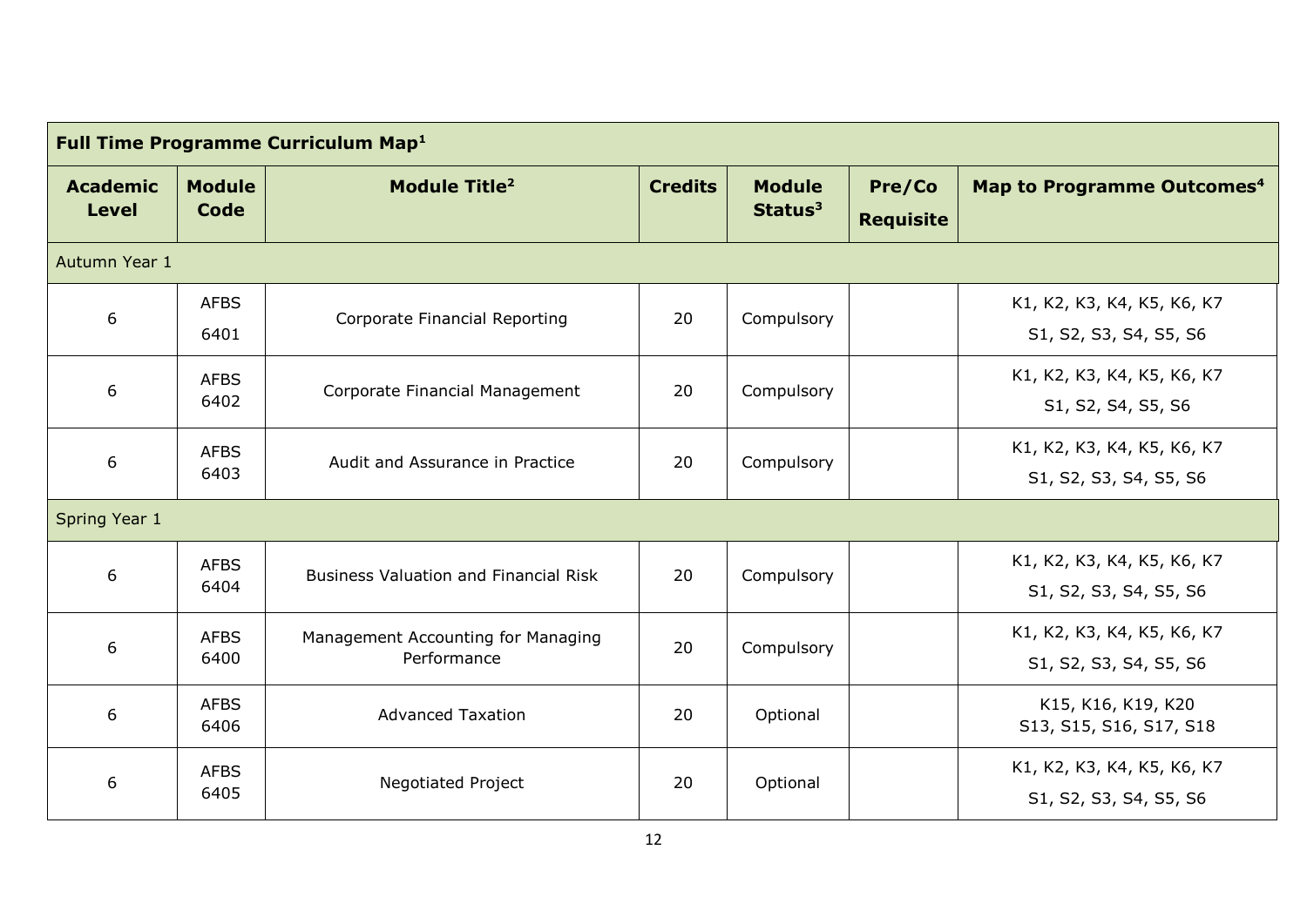| Part Time Programme Curriculum Map <sup>1</sup>       |                                                                 |                                                   |                |                                      |                                                                   |                                                                   |  |  |
|-------------------------------------------------------|-----------------------------------------------------------------|---------------------------------------------------|----------------|--------------------------------------|-------------------------------------------------------------------|-------------------------------------------------------------------|--|--|
| <b>Academic</b><br><b>Level</b>                       | <b>Module</b><br><b>Module Title<sup>2</sup></b><br><b>Code</b> |                                                   | <b>Credits</b> | <b>Module</b><br>Status <sup>3</sup> | Pre/Co<br><b>Requisite</b>                                        | Map to Programme Outcomes <sup>4</sup>                            |  |  |
| Autumn Year 1                                         |                                                                 |                                                   |                |                                      |                                                                   |                                                                   |  |  |
| 6                                                     | <b>AFBS</b><br>6401                                             | Corporate Financial Reporting                     | 20             | Compulsory                           |                                                                   | K22, K23, K24, K25, K26, K27, K28<br>S19, S20, S21, S22, S23, S24 |  |  |
| 6                                                     | <b>AFBS</b><br>Corporate Financial Management<br>6402           |                                                   | 20             | Compulsory                           |                                                                   | K22, K23, K24, K25, K26, K27, K28<br>S19, S20, S22, S23, S24      |  |  |
| Spring Year 1                                         |                                                                 |                                                   |                |                                      |                                                                   |                                                                   |  |  |
| 6                                                     | <b>AFBS</b><br>6404                                             | <b>Business Valuation and Financial Risk</b>      | 20             | Compulsory                           |                                                                   | K22, K23, K24, K25, K26, K27, K28<br>S19, S20, S21, S22, S23, S24 |  |  |
| 6                                                     | <b>AFBS</b><br>Audit and Assurance in Practice<br>6403          |                                                   | 20             | Compulsory                           |                                                                   | K22, K23, K24, K25, K26, K27, K28<br>S19, S20, S21, S22, S23, S24 |  |  |
| Autumn Year 2                                         |                                                                 |                                                   |                |                                      |                                                                   |                                                                   |  |  |
| 6                                                     | <b>AFBS</b><br>6400                                             | Management Accounting for Managing<br>Performance | 20             | Compulsory                           |                                                                   | K22, K23, K24, K25, K26, K27, K28<br>S19, S20, S21, S22, S23, S24 |  |  |
| 6                                                     | <b>AFBS</b><br>6406                                             | <b>Advanced Taxation</b>                          | 20             | Optional                             |                                                                   | K15, K16, K19, K20<br>S13, S15, S16, S17, S18                     |  |  |
| <b>AFBS</b><br><b>Negotiated Project</b><br>6<br>6405 |                                                                 | 20                                                | Optional       |                                      | K22, K23, K24, K25, K26, K27, K28<br>S19, S20, S21, S22, S23, S24 |                                                                   |  |  |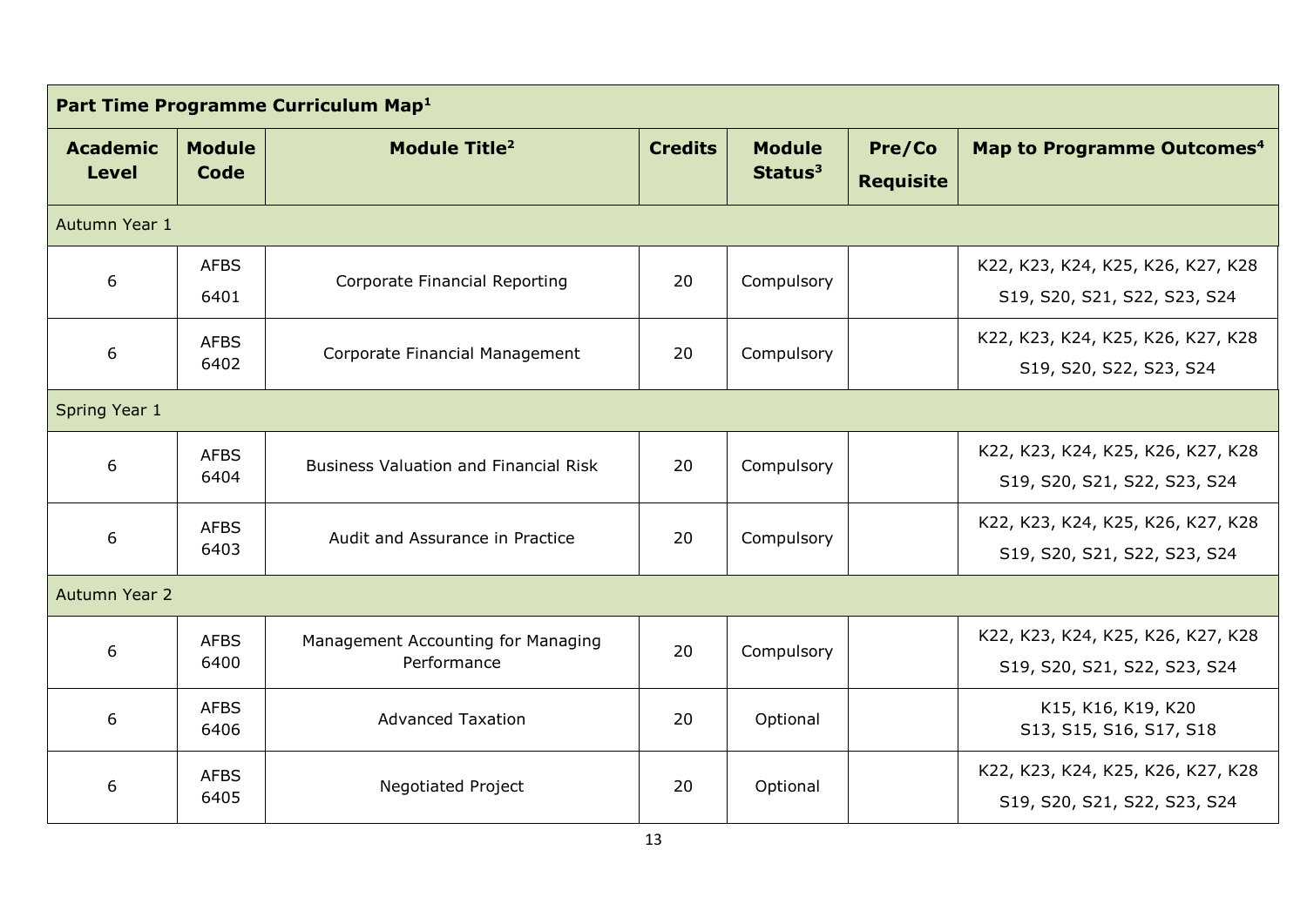**<sup>1</sup>**This programme operates in accordance with the University's Academic Regulations and Academic Procedures and Process.

**<sup>2</sup>**Please refer to the relevant programme webpage on the University's website for summaries of the individual Module Aims.

**<sup>3</sup>Core Modules** must be taken and must be successfully passed.

**Compulsory Modules** must be taken although it may possible to carry as a fail (if the award permits).

**Optional Modules** are a set of modules from which you will be required to choose to study. Once chosen, unless indicated otherwise in the table above, an optional module carries the same rules as a compulsory module as per the Academic Regulations.

Qualificatory Units. These are non-credit bearing pass/fail components that are used to satisfy relevant professional, statutory or regulatory body professional requirements that are associated with the programme.

<sup>4</sup>This column references the Programme Outcomes that will be achieved through successful completion of each module (i.e. through successful completion of the module summative assessment)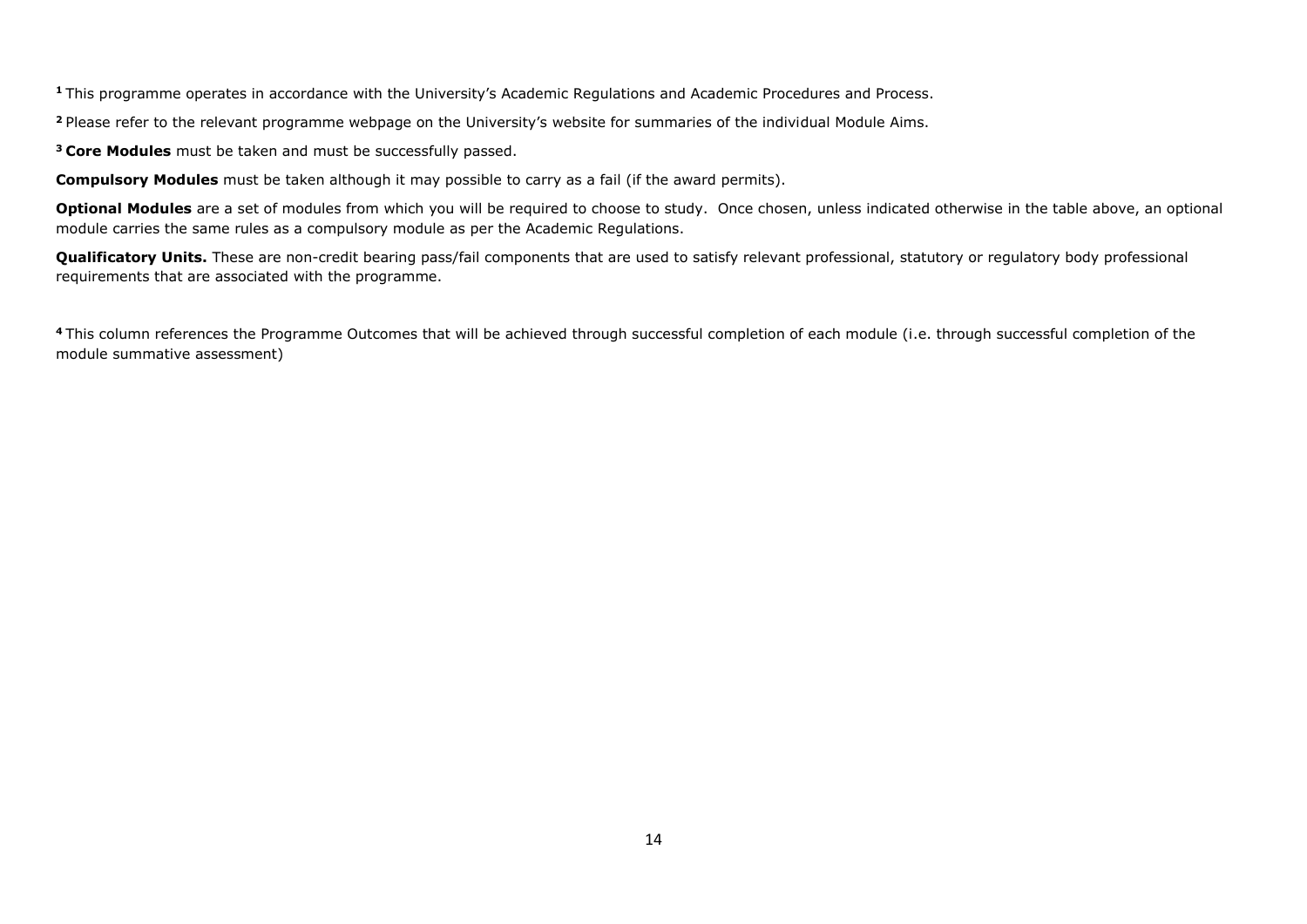| <b>Programme Delivery Structure</b> |                                                   |                                                    |                                                                                                                                        |                                         |  |  |  |
|-------------------------------------|---------------------------------------------------|----------------------------------------------------|----------------------------------------------------------------------------------------------------------------------------------------|-----------------------------------------|--|--|--|
|                                     |                                                   | <b>Delivery Pattern</b>                            |                                                                                                                                        | <b>Approximate</b>                      |  |  |  |
| <b>Module</b><br><b>Code</b>        | <b>Module Title</b>                               | <b>Autumn Semester /</b><br><b>Spring Semester</b> | <b>Method(s) of Assessment</b>                                                                                                         | <b>Assessment</b><br><b>Deadline</b>    |  |  |  |
| AFBS6400                            | Management Accounting for Managing<br>Performance | Autumn                                             | 70% Written Exam 2 hrs<br>30% Set Exercise<br>[Group Practical Skills plus<br>written evaluation]<br>1,500 word equivalent             | End of Semester 1<br>Mid/End Semester 1 |  |  |  |
| AFBS6401                            | Corporate Financial Reporting                     | Autumn                                             | 70% Written Exam 2 hrs<br>30% Set Exercise<br>[Group Business Report]<br>1,500 word equivalent                                         | End of Semester 1<br>Mid/End Semester 1 |  |  |  |
| AFBS6402                            | Corporate Financial Management                    | Autumn                                             | 70% Written Exam 2 hrs<br>30% Set Exercise<br>[Use of Spreadsheets plus<br>written business<br>communication]<br>1,500 word equivalent | End of Semester 1<br>Mid/End Semester 1 |  |  |  |
| AFBS6403                            | Audit and Assurance in Practice                   | Spring                                             | 70% Written Exam 2 hrs<br>30% Set Exercise<br>[Group work for discussion and<br>research; individual written<br>reflection]            | End of Semester 2<br>Mid/End Semester 2 |  |  |  |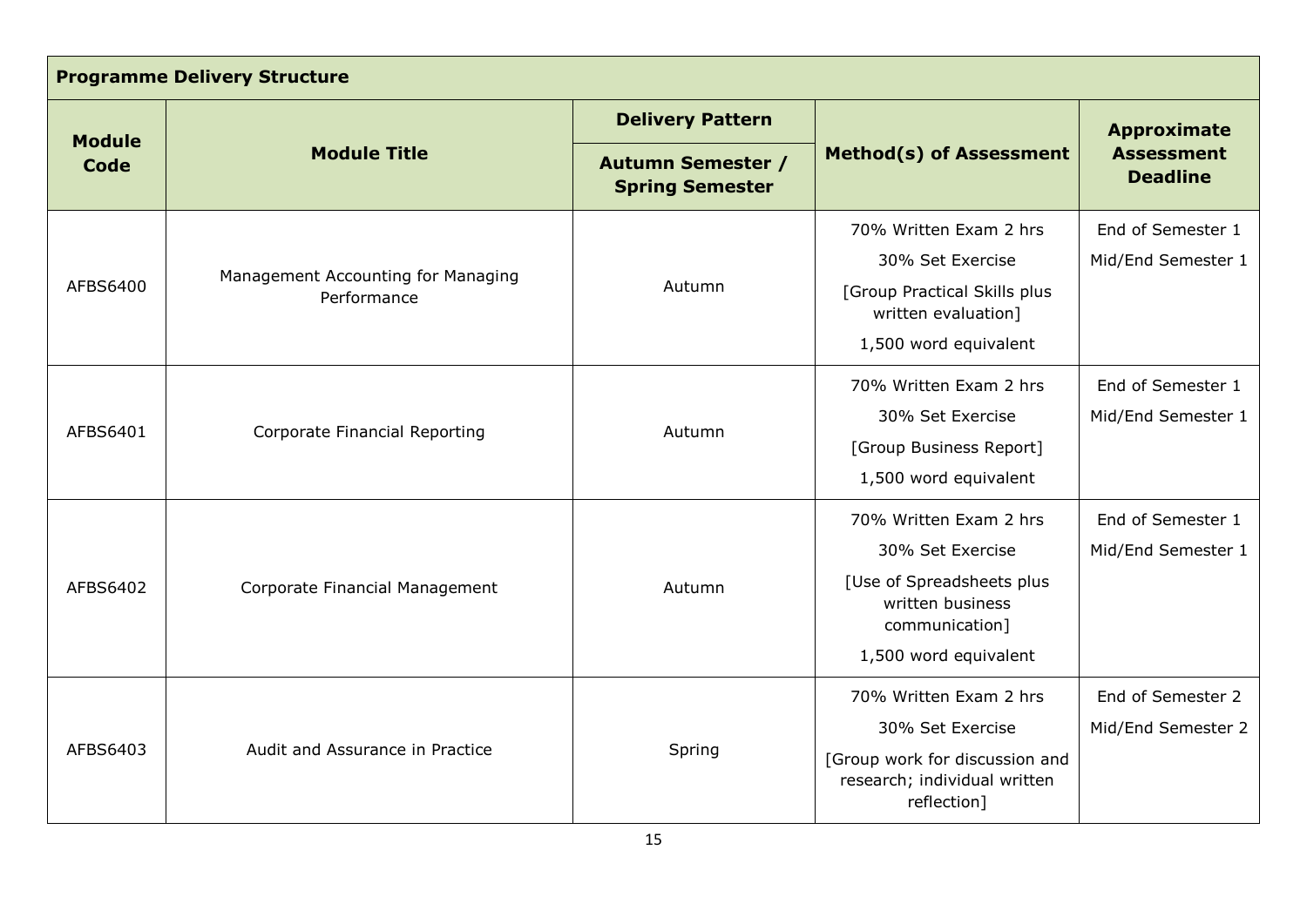|          |                                              |        | 1,500 word equivalent                                                                                                                                         |                                         |
|----------|----------------------------------------------|--------|---------------------------------------------------------------------------------------------------------------------------------------------------------------|-----------------------------------------|
| AFBS6404 | <b>Business Valuation and Financial Risk</b> | Spring | 70% Written Exam 2 hrs<br>30% Written Assessment<br>[Essay - final reflective piece]<br>including thinking forward to<br>future CPD]<br>1,500 word equivalent | End of Semester 2<br>Mid/End Semester 2 |
| AFBS6406 | <b>Advanced Taxation</b>                     | Spring | 70% Exam 2 hrs<br>30% Practical Skills<br>Assessment 1 hr                                                                                                     | End of Semester 2<br>Mid Semester 2     |
| AFBS6405 | <b>Negotiated Project</b>                    | Spring | 100% Dissertation/Project<br>4,500 words                                                                                                                      | End of Semester 2                       |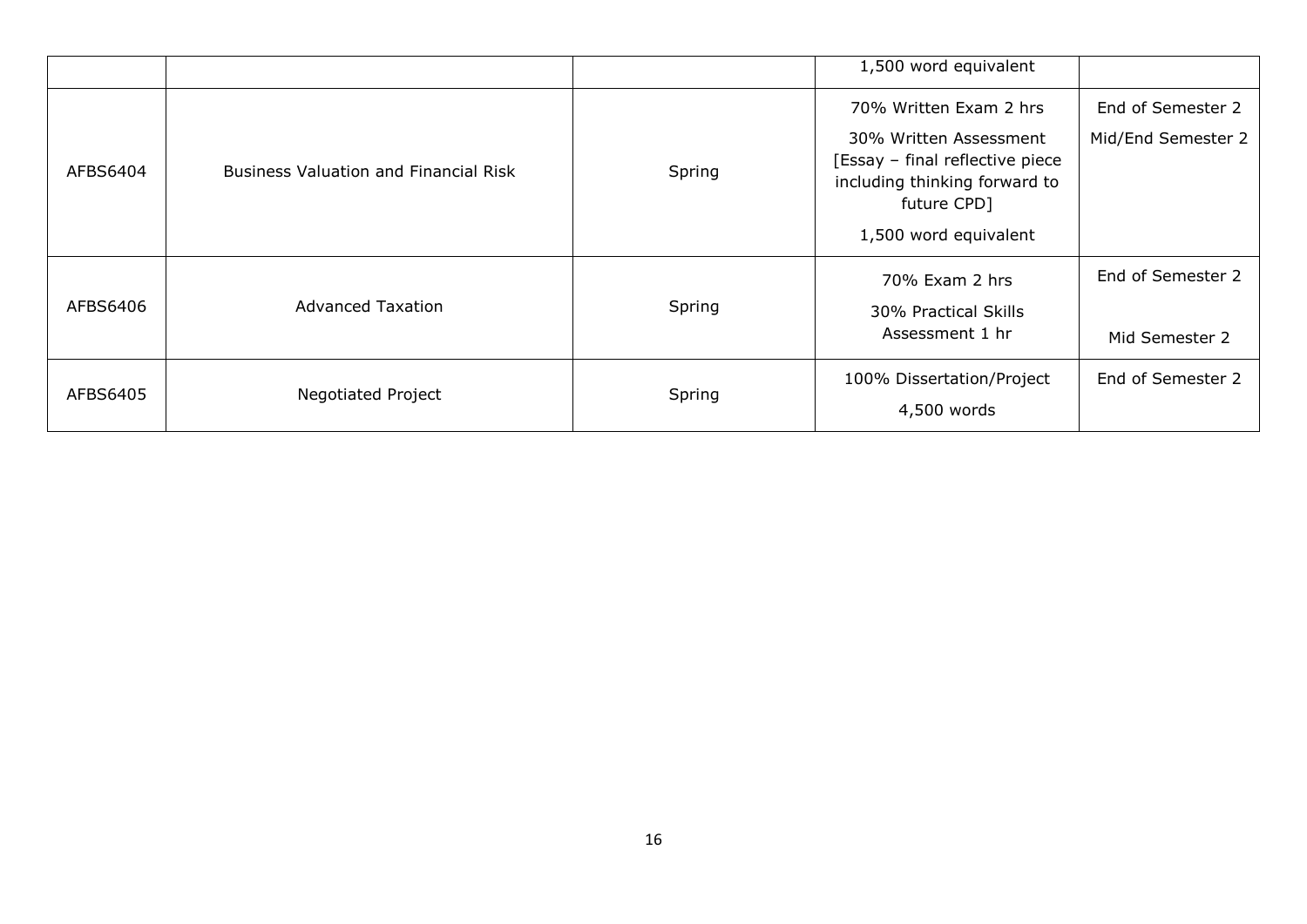| Methods for Evaluating and Improving the Quality and Standards of Learning |                                                                                                      |  |  |  |  |
|----------------------------------------------------------------------------|------------------------------------------------------------------------------------------------------|--|--|--|--|
|                                                                            | Documented Module Evaluations by Students and staff                                                  |  |  |  |  |
|                                                                            | AER at course and department level                                                                   |  |  |  |  |
|                                                                            | Periodic review and revalidation activities                                                          |  |  |  |  |
|                                                                            | Liaison with External Examiners                                                                      |  |  |  |  |
| <b>Mechanisms used for the</b>                                             | Involvement of student representatives on course /<br>school committees.                             |  |  |  |  |
| <b>Review and Evaluation of the</b>                                        | Regular Programme Team meetings.                                                                     |  |  |  |  |
| <b>Curriculum and Learning,</b>                                            | Regular engagement via AQD                                                                           |  |  |  |  |
| <b>Teaching and Assessment</b><br><b>Methods</b>                           | Peer Review process                                                                                  |  |  |  |  |
|                                                                            | Engagement of industry stakeholders in projects,<br>conferences, seminars and real world experiences |  |  |  |  |
|                                                                            | Knowledge Transfer Partnerships and other industry<br>related activities                             |  |  |  |  |
|                                                                            | Professional Body Accreditation Mechanism                                                            |  |  |  |  |
|                                                                            | Department Quality Committee (DQC)                                                                   |  |  |  |  |
|                                                                            | <b>Module Evaluation forms</b>                                                                       |  |  |  |  |
|                                                                            | Student Membership of DQC where appropriate                                                          |  |  |  |  |
| <b>Mechanisms used for gaining</b><br>and responding to feedback on        | <b>NSS &amp; PYS</b>                                                                                 |  |  |  |  |
| the quality of teaching and the                                            | Feedback from students into personal tutor system                                                    |  |  |  |  |
| learning experience - gained                                               | Informal consultative meetings with students                                                         |  |  |  |  |
| from:                                                                      | Peer Review Process                                                                                  |  |  |  |  |
| Students, graduates,<br>employers, WBL venues, other                       | Guest Speakers and Specialist Delivery Lecturers.                                                    |  |  |  |  |
| stakeholders, etc.                                                         | Analysis of student results: progression, retention and<br>classification profiles                   |  |  |  |  |
|                                                                            | Industry Forum with Higher Apprenticeship Partners                                                   |  |  |  |  |

| <b>Date of Programme</b><br><b>Specification Production:</b>                     | 24 June 2016 |  |  |
|----------------------------------------------------------------------------------|--------------|--|--|
| <b>Date Programme Specification</b><br>was last updated:                         |              |  |  |
| For further information about this programme, refer to the programme page on the |              |  |  |

**University website**